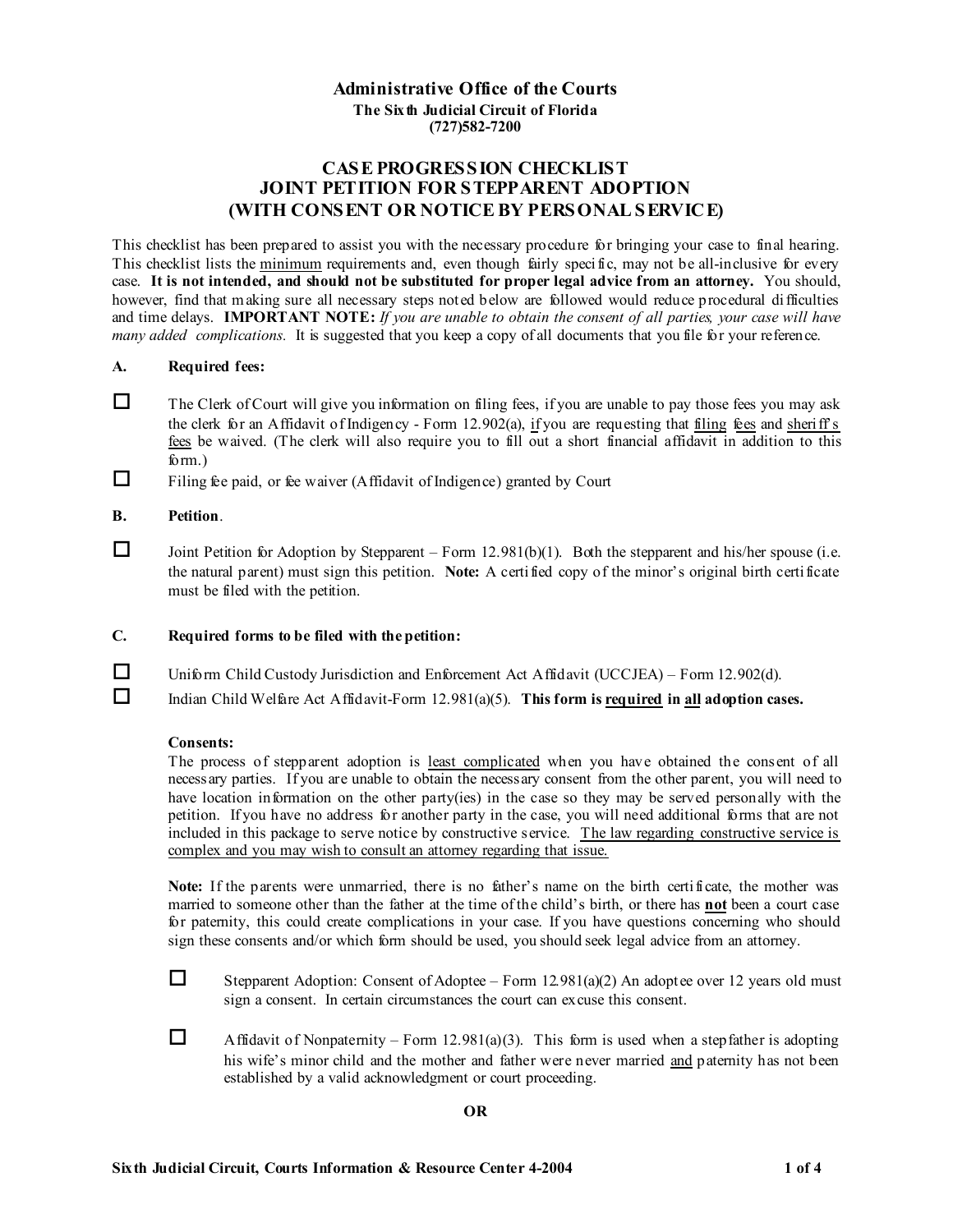- Stepparent Adoption: Consent and Waiver by Parent Form  $12.981(a)(1)$ . This consent is signed by the other legal parent of the child.
- Deceased parent: If the other parent of the child is deceased, you will need to obtain a certified death certificate from the agency responsible for issuing those documents in the state where the death occurred. In Florida, the Department of Vital Statistics issues death certifi cates. **Note:** a search of the Putative Fathery Registry may still be required in this situation.

## **II. SEARCH OF THE PUTATIVE FATHER REGISTRY:**

Note: Statute requires a search of the Putative Father Registry maintained by the Florida Office of Vital Statistics in many adoption cases. If the child was born in another state, you may also be required to search a similar registry in that state as well as the one in Florida. If you have any questions about whether this step is necessary in your case, you may need to seek legal advice.

Generally a search of the putative father registry is required when:

- The mother and father were not married when the child was born.
- The birth father is unknown
- There is no signed consent from the other parent
- The other parent is being served by constructive service.

In this state, the putative father registry is maintained by the Florida Department of Vital Statistics. When filing a stepparent adoption without an attorney, you must have the Court order the Department of Vital Statistics to complete the search for you. The Department of Vital statistics charges a small fee for the search of the registry and a copy of the court's order must accompany their form requesting the search. The Department of Vital Statistics, Adoption Division, can be reached at 904-359-6900, ext. 9001 (as of 4-2004) to obtain their forms and instructions for accomplishing the search.

Motion for Search of the Putative Father Registry – Form  $12.981(a)(6)$ .

Order Granting Motion for Search of the Putative Father Registry – Form  $12.981(a)(7)$ .

After the Court has signed the order Granting your motion for the search of the Putative Father Registry, you must obtain a certified copy from the clerk's office and mail it to Vital Statistics along with their search form and fee for the search. Vital Statistics will send the results directly to the Pinellas County Clerk of Court.

 Vital Statistics form: Florida Putative Father Registry, Application for Search. Complete this form and attach the following:

- Check or money order made out to Vital Statistics for the appropriate fee.
- A certified copy of the signed Order Granting Motion for Search of the Putative Father Registry.

## **III. SERVICE OF PROCESS:**

**Service of Process by personal service:** The following parties to the case must be served with the above documents by personal service.

- The legal parent who has not signed a consent.
- Any putative father who previously signed an affidavit of non-paternity but later withdrew it.
- Any putative father located in the search of the putative father registry.
- Any putative father that has signed an affidavit of paternity (acknowl edgment) pursuant to section 382.013(2)(c) Florida Statutes, but has not been found to be the father in a paternity proceeding.

 $\Box$  Summons: Personal Service on an Individual – Form 12.910(a). Complete one for each party being served.

Process Service Memorandum – Form 12.910(b). Complete one for each party being served.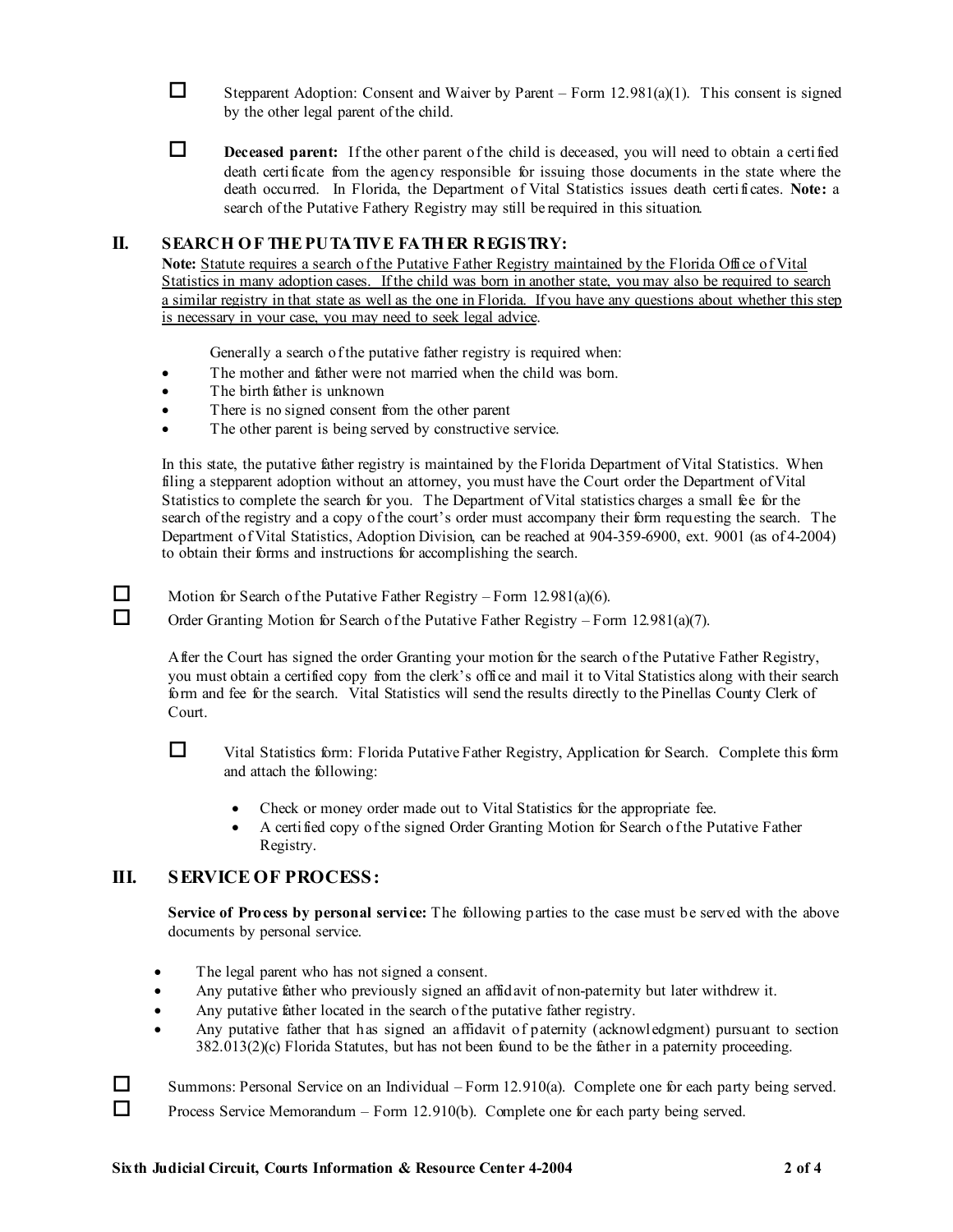**Out of State Service Information:** If service is required on a party residing outside of the state of Florida, the party who filed the petition must obtain service procedure information including fees, from the local officials responsible for process service where the other party resides. This information, along with applicable fees (in the form of a money order), must be provided to the Clerk's Office. The Clerk's Office will forward the completed summons and paperwork to the address you provide for the out of state agency. **Most other states will not honor a Florida Affidavit of Indigence.** 

Summons returned " served" and the Original Return of Service has been filed by Clerk in your court file. **You will need a return of service for each party that has been served**. Out of state agencies will often send the original "Return of Service" form to you and you will need to file that form in your court file. You will need a return of service on each party that you had served.

# If your summons is returned to the derk "NOT SERVED"

Alias summons: Return to the Clerk of Court to request an Alias (2<sup>nd</sup> attempt at service) or Pluries (3<sup>rd</sup> or more attempt at service) service to be processed by the clerk of court.

 $\Box$  Complete Summons: Personal Service on an Individual - Form 12.910(a).

 $\Box$  Process Service memorandum–Form 12.910(b).

**If you are still unable to serve all of the other party(ies) by personal service, your case cannot proceed until you have obtained service on all parties in the case. Constructive service by publication is available for this procedure, however, those forms are not included in this package. The law regarding constructive service is complex and you may wish to consult an attorney regarding that issue.**

# **III. PROCEEDING WITH THE CASE: Contact the Resource Center for further instructions.**

Contact the Court's Information & Resource center at 727-582-7200 to request that your file be reviewed for readiness for hearing. **You will not be given a court date at the time you call.**

The Resource Center will take some information from you and will order the file to the proper staff for review. You will be contacted later with information concerning your court date or problems that may have been found with your filing.

If you have legal questions, the Resource Center staff may be able to direct you to community legal resources that may be available for low income individuals.

# **IV. HEARING ON STEPPARENT ADOPTION:**

- **A**. Notice of Hearing:
- General Notice of Hearing Form 12.923 must be sent to each party in the case that has not signed a consent or affidavit of non-paternity. Each party must receive notice of the hearing no less than 5 days in advance of the court date.
- **B. Attendance at the hearing:** Both the stepparent adopting the child, and the child's parent who is married to the stepparent must appear at the hearing.

#### **Does the child have to come to the hearing?**

- **Under 12 years old:** The attendance of the minor child being adopted is allowed but not required.
- **Over 12 years old:** The attendance of the minor child being adopted is required.